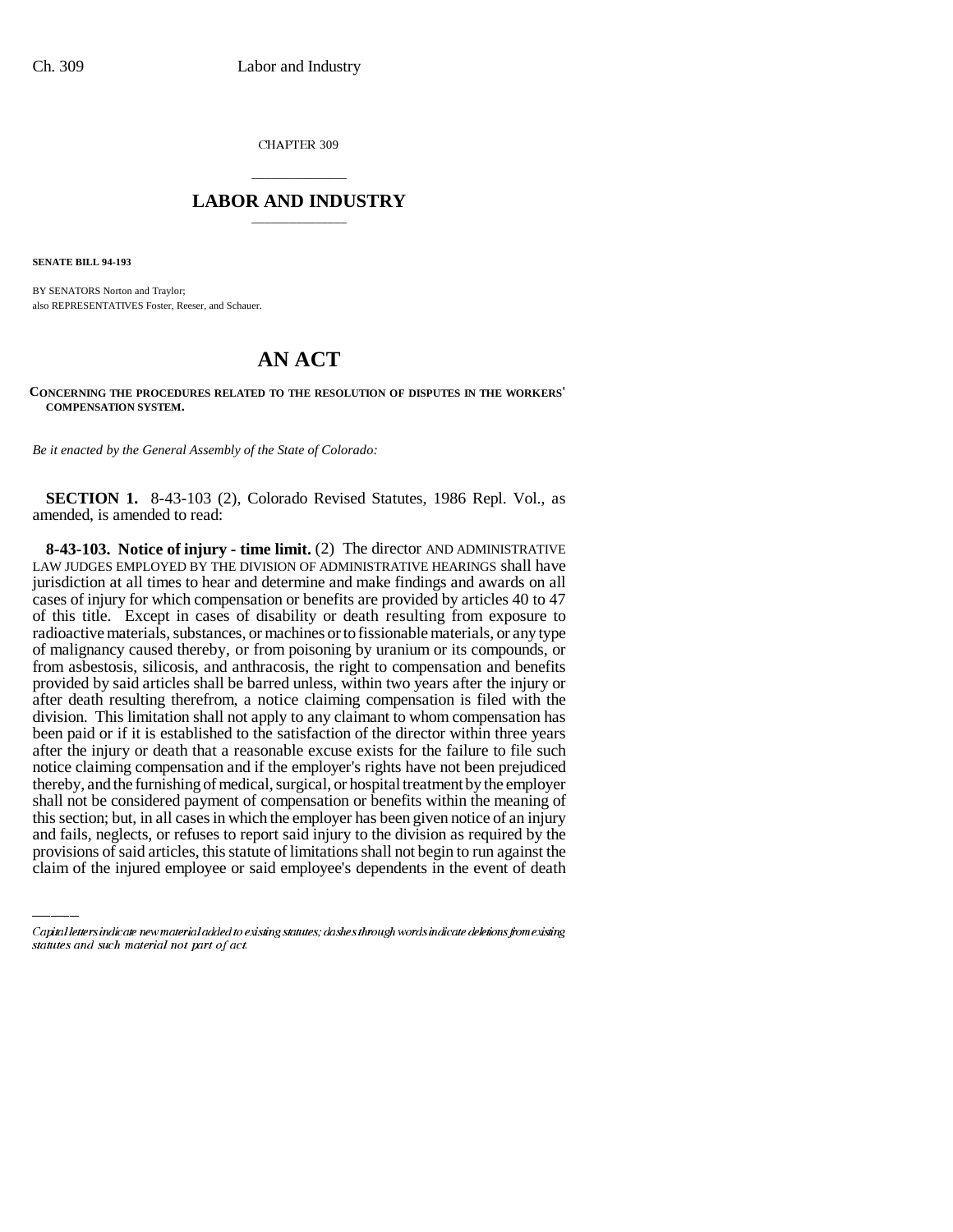until the required report has been filed with the division.

**SECTION 2.** 8-43-202, Colorado Revised Statutes, 1986 Repl. Vol., as amended, is amended to read:

**8-43-202. Director may refer taking of evidence in cases to appropriate officials of other states.** The director may refer any case to any district or county judge or other person in this state as special administrative law judge for the purpose of taking evidence, and such special administrative law judge, after notice to the parties in interest, may hold hearings and issue subpoenas for such purpose and, in case such hearing is held by such special administrative law judge, shall reduce all evidence so taken to writing and certify to and return the same to the director, and such evidence may be used by the director or any administrative law judge of the division in making or entering the findings and award of the director. The director, after notice to the parties in interest, may refer the taking of any evidence to any commission, court, or board administering in another state the compensation laws thereof, and such commission, court, or board of such other state, after notifying the parties in interest of the time and place of holding such hearing, shall hold hearings and take such evidence in the same manner and by the officers as authorized by the laws of such state, and all such proceedings shall be certified and return thereof made as prescribed by the director.

**SECTION 3.** 8-43-205 (1), Colorado Revised Statutes, 1986 Repl. Vol., as amended, is amended to read:

**8-43-205.** Mediation. (1) Any person PARTY involved in a dispute as to a claimant's average weekly wage, as to a change in a claimant's health care provider, or as to the authorized medical benefits in any case CLAIM arising under articles 40 to 47 of this title shall MAY request mediation services by filing a request for mediation services with the division. before an application for a hearing may be filed. Nothing in this section precludes parties from voluntarily mediating any dispute in any case. HOWEVER, MEDIATION SHALL BE ENTIRELY VOLUNTARY AND SHALL NOT BE CONDUCTED WITHOUT THE CONSENT OF ALL PARTIES TO THE CLAIM. IF A REQUEST FOR MEDIATION SERVICES IS MADE AFTER AN APPLICATION FOR A HEARING HAS BEEN FILED, THE ADMINISTRATIVE LAW JUDGE HEARING THE DISPUTE SHALL APPROVE, ON MOTION OF THE PARTIES, THE SUBMISSION OF THE DISPUTE TO MEDIATION PRIOR TO HEARING THE MATTER. An application for mediation services shall be filed on a form prescribed by the director. and any party may file a response thereto within twenty days. Upon receiving a response to the application for mediation services, the director shall cause a mediation conference to occur within thirty days thereafter. H the mediation is unable to resolve all the contested issues scheduled for mediation, the mediator shall so note, and any party to the mediation may then file an application for a hearing. At a mediation conference, the claimant may be represented by himself THE CLAIMANT, counsel, or any other agent of the claimant's choice. Mediators need not be attorneys. Upon the filing of an application for a hearing by any party, the division shall transfer all relevant documents and case files to the division of administrative hearings. The director has authority to require any party to the claim to attend mediation conferences. Any party willfully refusing to attend or participate in a mediation conference shall be subject to the penalty provisions set forth in section 8-43-304, to the denial or vacation of a hearing date, and to the assessment of reasonable attorney fees and costs of the opposing party.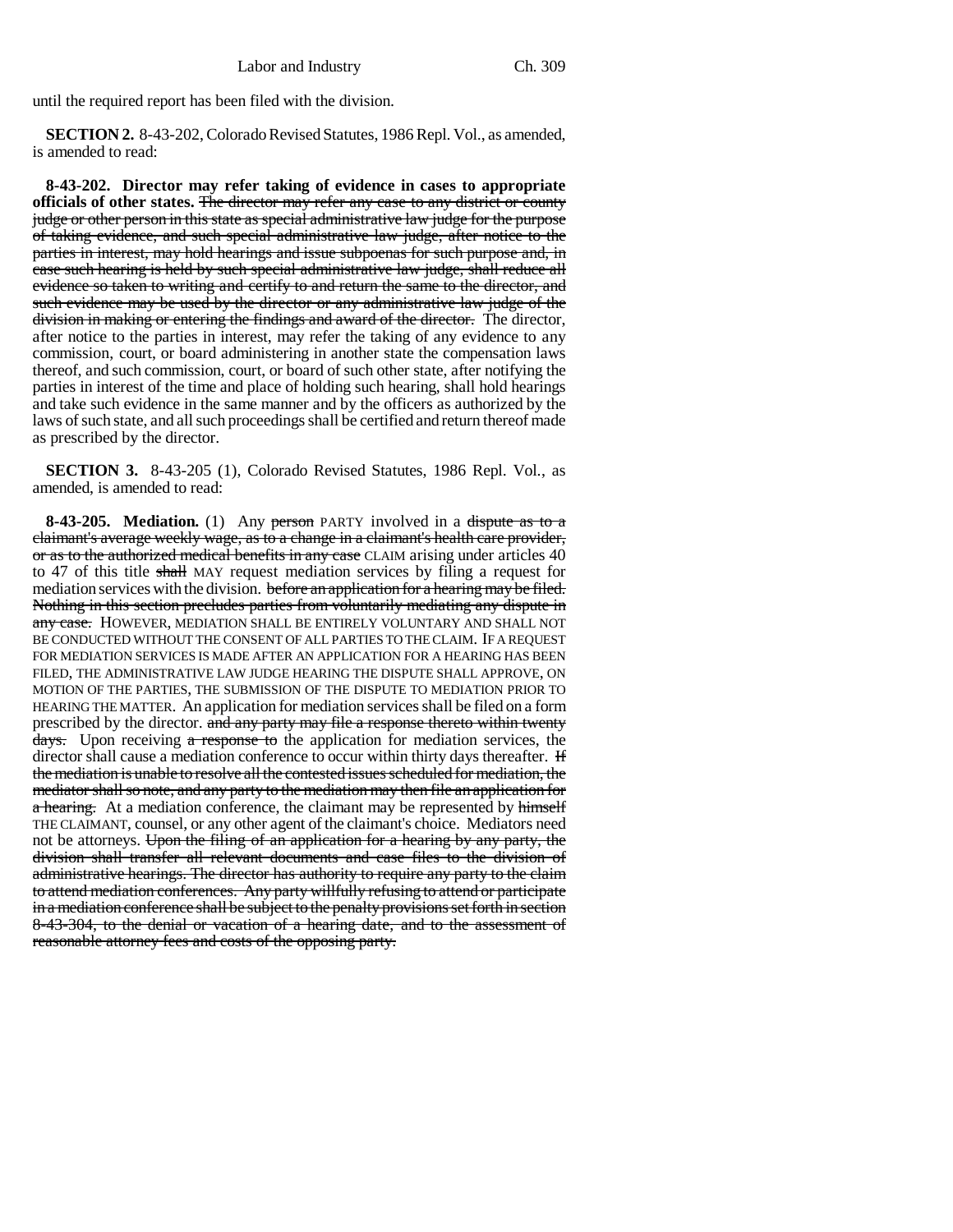**SECTION 4.** 8-43-206 (1) and (2), Colorado Revised Statutes, 1986 Repl. Vol., as amended, are amended, and the said 8-43-206 is further amended BY THE ADDITION OF A NEW SUBSECTION, to read:

**8-43-206. Settlement conference procedures.** (1) Any employee, insurer, or employer, if self-insured, involved in a dispute arising under articles 40 to 47 of this title may request settlement conference services from the DIRECTOR OR THE division of administrative hearings in the department of administration. However, such settlement procedures are optional and entirely voluntary, and no such procedures shall be conducted without the consent of both parties to the dispute.

(2) Settlement conferences shall be conducted by a settlement conference officer who shall MAY be A PREHEARING ADMINISTRATIVE LAW JUDGE OR an administrative law judge in the division of administrative hearings in the department of administration appointed pursuant to section 24-30-1003, C.R.S., and assigned to hear disputes arising under articles 40 to 47 of this title. The parties may agree on the selection of a settlement conference officer; except that such officer shall not be the administrative law judge who is regularly assigned to hear the employee's case. If the parties fail to agree on the selection of such officer, they may apply to the DIRECTOR OR TO THE division of administrative hearings which shall designate FOR THE DESIGNATION OF a settlement conference officer who shall not be the administrative law judge who is regularly assigned to hear the employee's case.

(5) THE DIRECTOR OF THE DIVISION OF WORKERS' COMPENSATION SHALL ADOPT RULES AND REGULATIONS TO IMPLEMENT THE PROVISIONS OF THIS SECTION. SUCH RULES AND REGULATIONS SHALL BE CONSISTENT WITH THE PROVISIONS OF SECTION 8-43-204.

**SECTION 5.** 8-43-206.5, Colorado Revised Statutes, 1986 Repl. Vol., as amended, is amended to read:

**8-43-206.5. Right to binding arbitration for resolution of disputes under articles 40 to 47.** At any time after the mediation conference pursuant to section 8-43-205, but prior to a hearing, the parties may agree to submit any dispute under articles 40 to 47 of this title to binding arbitration. Said arbitration shall be by an administrative law judge of the parties' choice or pursuant to arbitration procedures as provided by the Colorado rules of civil procedure. Any arbitration award pursuant to the provisions of this section shall be binding upon the parties, and no other procedure contained in this article shall be available to the parties for the further review of such award.

**SECTION 6.** Part 2 of article 43 of title 8, Colorado Revised Statutes, 1986 Repl. Vol., as amended, is amended BY THE ADDITION OF A NEW SECTION to read:

**8-43-207.5. Prehearing conferences.** (1) NOTWITHSTANDING ANY PROVISION OF ARTICLES 40 TO 47 OF THIS TITLE TO THE CONTRARY, AT ANY TIME NOT LESS THAN TEN DAYS PRIOR TO THE FORMAL ADJUDICATION ON THE RECORD OF ANY ISSUE BEFORE THE DIRECTOR OR AN ADMINISTRATIVE LAW JUDGE IN THE DIVISION OF ADMINISTRATIVE HEARINGS, ANY PARTY TO A CLAIM MAY REQUEST A PREHEARING CONFERENCE BEFORE A PREHEARING ADMINISTRATIVE LAW JUDGE IN THE DIVISION OF WORKERS' COMPENSATION FOR THE SPEEDY RESOLUTION OF OR SIMPLIFICATION OF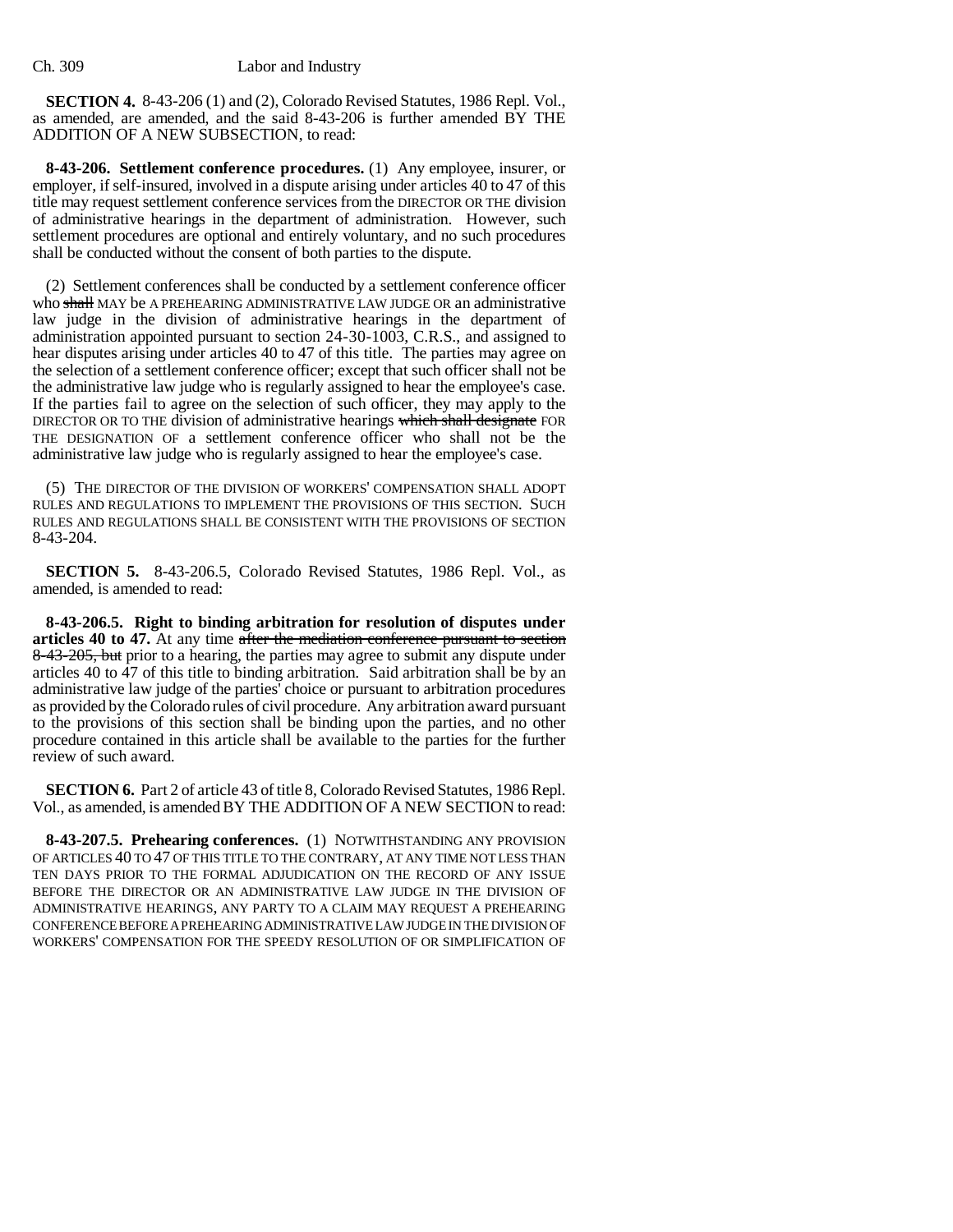ANY ISSUES AND TO DETERMINE THE GENERAL READINESS OF REMAINING ISSUES FOR FORMAL ADJUDICATION ON THE RECORD. THE ISSUES ADDRESSED IN SUCH PREHEARING CONFERENCE SHALL BE LIMITED TO: RIPENESS OF LEGAL, BUT NOT FACTUAL, ISSUES FOR FORMAL ADJUDICATION ON THE RECORD BEFORE THE DIRECTOR OR AN ADMINISTRATIVE LAW JUDGE IN THE DIVISION OF ADMINISTRATIVE HEARINGS; DISCOVERY MATTERS; AND EVIDENTIARY DISPUTES. THE FILING OF AN APPLICATION FOR HEARING WITH THE DIVISION OF ADMINISTRATIVE HEARINGS SHALL NOT BE A PREREQUISITE TO A REQUEST FOR A PREHEARING CONFERENCE UNDER THIS SECTION. THE DIRECTOR AND THE ADMINISTRATIVE LAW JUDGES IN THE DIVISION OF ADMINISTRATIVE HEARINGS MAY ALSO REQUEST A PREHEARING CONFERENCE UNDER THIS SECTION.

(2) "PREHEARING ADMINISTRATIVE LAW JUDGE" MEANS A QUALIFIED PERSON APPOINTED BY THE DIRECTOR PURSUANT TO SECTION 8-47-101 TO PRESIDE OVER PREHEARING CONFERENCES PURSUANT TO THIS SECTION, TO APPROVE SETTLEMENTS PURSUANT TO SECTION 8-43-204, TO CONDUCT SETTLEMENT CONFERENCES PURSUANT TO SECTION 8-43-206, AND TO CONDUCT ARBITRATIONS PURSUANT TO SECTION 8-43-206.5. SUCH PREHEARING ADMINISTRATIVE LAW JUDGES SHALL HAVE AUTHORITY TO: ORDER ANY PARTY TO PARTICIPATE IN A PREHEARING CONFERENCE; ISSUE INTERLOCUTORY ORDERS; ISSUE SUBPOENAS IN THE NAME OF THE DIVISION FOR PRODUCTION OF DOCUMENTARY EVIDENCE WHICH SHALL BE SERVED IN THE SAME MANNER AS SUBPOENAS IN THE DISTRICT COURT; MAKE EVIDENTIARY RULINGS; PERMIT PARTIES TO CAUSE DEPOSITIONS TO BE TAKEN; DETERMINE THE COMPETENCY OF ANY PARTY TO A CLAIM TO ENTER INTO A SETTLEMENT AGREEMENT; AND STRIKE THE APPLICATION FOR HEARING OF A PARTY FOR FAILURE TO COMPLY WITH ANY PROVISION OF THIS SECTION.

(3) AN ORDER ENTERED BY A PREHEARING ADMINISTRATIVE LAW JUDGE SHALL BE AN ORDER OF THE DIRECTOR AND BINDING ON THE PARTIES. SUCH AN ORDER SHALL BE INTERLOCUTORY. PREHEARING CONFERENCES NEED NOT BE HELD ON THE RECORD; HOWEVER, ANY PARTY TO A CLAIM MAY REQUEST IN ADVANCE THAT A RECORD BE MADE OF THE PREHEARING CONFERENCE, EITHER TAKEN VERBATIM BY A COURT REPORTER PROVIDED AND PAID FOR BY THE REQUESTING PARTY OR ELECTRONICALLY RECORDED BY THE DIVISION.

(4) THE DIRECTOR SHALL ADOPT RULES AND REGULATIONS AS MAY BE NECESSARY TO IMPLEMENT THE PROVISIONS OF THIS SECTION.

**SECTION 7.** 8-43-208, Colorado Revised Statutes, 1986 Repl. Vol., as amended, is amended to read:

**8-43-208. Investigations.** (1) For the purpose of making any investigation or conducting any hearing with regard to any matter contemplated by the provisions of articles 40 to 47 of this title, the director shall have power to appoint, with the approval of the executive director by an order in writing, any competent person as an agent, or referee, whose duties shall be prescribed in such order. Any referee conducting a hearing under this article shall be appointed in the same manner as an administrative law judge is appointed pursuant to part 10 of article 30 of title 24, C.R.S.

(2) In the discharge of any such duties, such agent or referee shall have every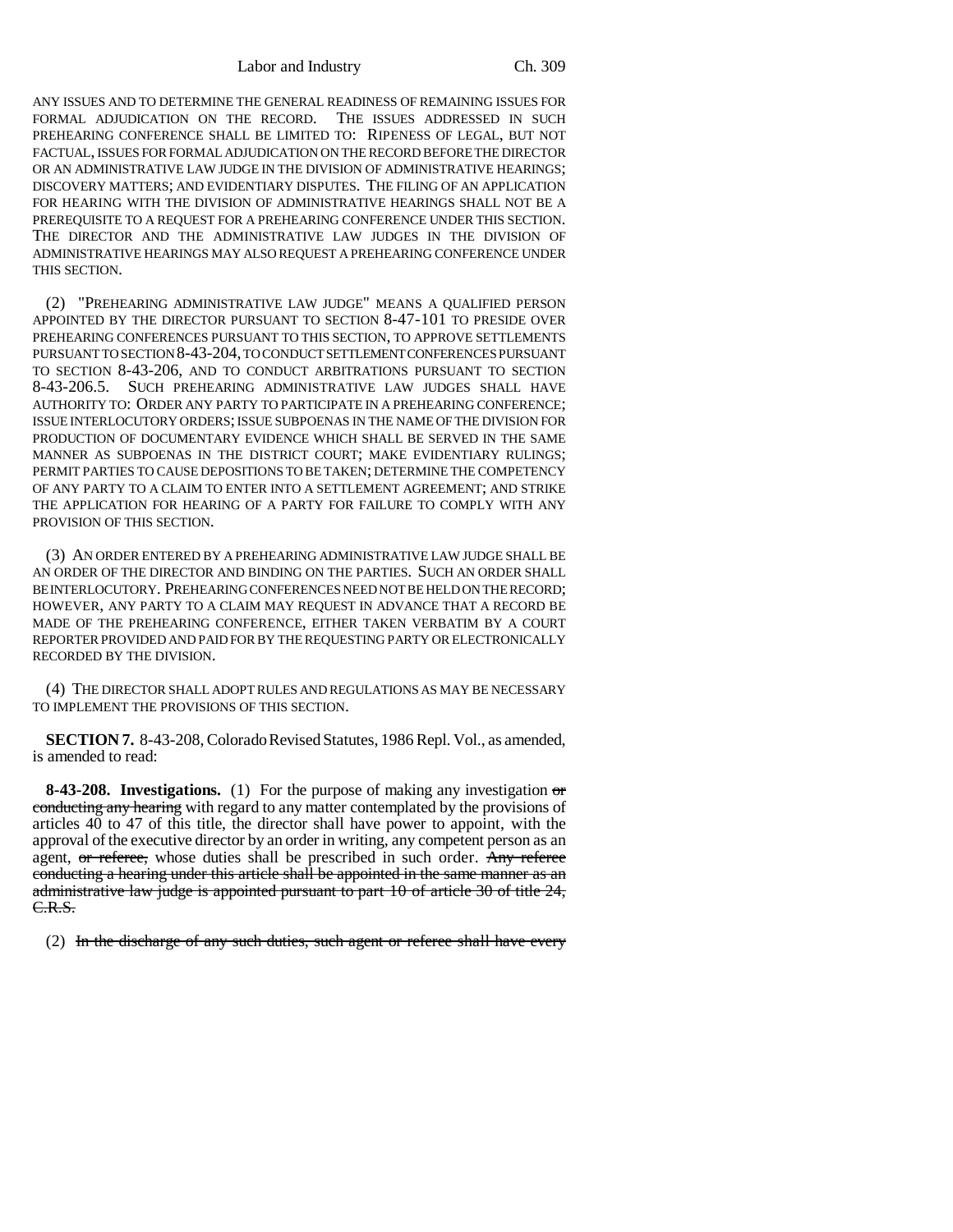## Ch. 309 Labor and Industry

power whatsoever for obtaining information granted in said articles to the director, and all powers granted by law to officers authorized to take depositions are hereby granted to such agent.

(3) The director may conduct any number of such investigations contemporaneously through different agents. or referees and may delegate to such agents the subpoenaing and swearing of witnesses and the taking of all testimony bearing upon any investigation or hearing. The decision of the director shall be based upon the director's examination of all testimony and records. The recommendations made by such agents or referees shall not preclude any further investigations or the taking of further testimony if the director so orders.

**SECTION 8.** 8-43-209, Colorado Revised Statutes, 1986 Repl. Vol., as amended, is amended to read:

**8-43-209. Time schedule for hearings - establishment.** The director OF THE DIVISION OF ADMINISTRATIVE HEARINGS shall establish by rule and regulation a time schedule for hearings by administrative law judges Such time schedule shall establish that WITHIN THE TIME LIMITS FOR SUCH HEARINGS AS ESTABLISHED IN THIS SECTION. Hearings shall be heard within eighty to one hundred days of the occurrences listed in section 8-43-211 (2). One extension of time of no more than sixty days may be granted by an administrative law judge upon written request by any party to the case and for good cause shown, in the following cases: When pulmonary lung disease, cancer, cardiovascular disease, or stroke is alleged as the cause of the disability; when the subsequent injury fund is a party; when permanent total disability is alleged; or when compensability of the injury is contested. In all other cases, extensions of time of no more than twenty days may be granted by an administrative law judge upon written request by any party to the case and for good cause shown. Such extensions may be granted only when the interests of all parties will be served.

**SECTION 9.** 8-43-215, Colorado Revised Statutes, 1986 Repl. Vol., as amended, is amended to read:

**8-43-215. Orders.** Any hearing conducted under this article shall be completed within one hundred twenty days, or in the case where an extension of time of sixty days is allowable under the provisions of section 8-43-209, one hundred sixty days, after a request therefor pursuant to section 8-43-211 (2). At the conclusion of a hearing, the administrative law judge OR DIRECTOR shall make a summary order allowing or denying said claim without being required to make specific findings of fact. If compensation benefits are granted, it shall be sufficient to specify the amounts thereof, the disability for which compensation benefits are granted, by whom and to whom such benefits shall be paid, and the method and time of such payments. Within fifteen working days after the conclusion of such hearing, the administrative law judge OR DIRECTOR shall reduce such order to writing; a certificate of mailing and a copy of such order shall be mailed to each of the parties in interest, the original of which shall be a part of the records in said case. Said order shall be entered as the final award of the ADMINISTRATIVE LAW JUDGE OR director subject to review as provided in this article. Any party dissatisfied with a summary order may request specific findings of fact and conclusions of law in writing within fifteen days after the date of the certificate of mailing of the summary order. Such request shall be a prerequisite to a petition to review under section 8-43-301, and such request shall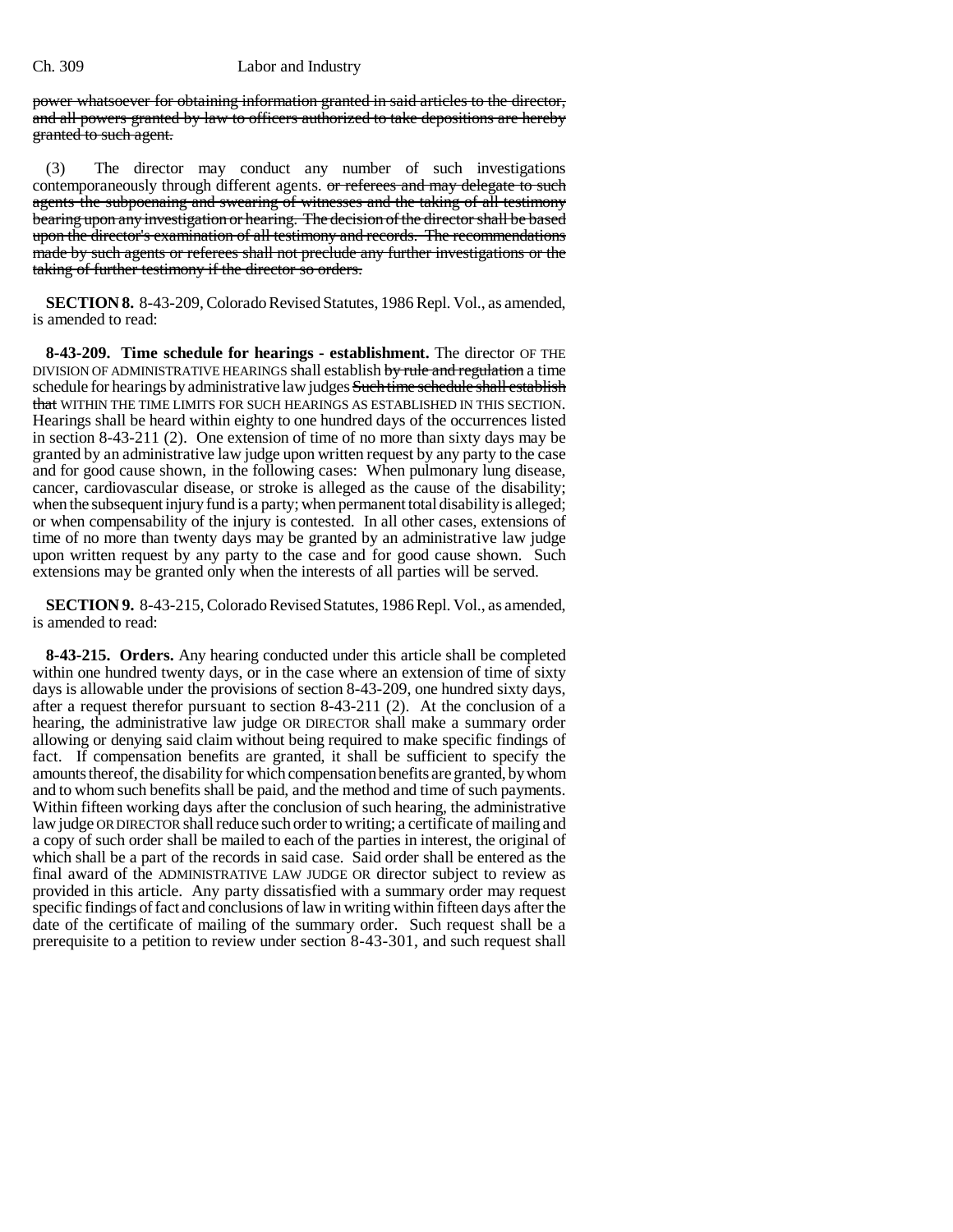Labor and Industry Ch. 309

stay the time within which to file a petition to review until after the mailing of the specific findings and conclusions. Thereafter, time limits shall be governed by section 8-43-301. Specific findings of fact and conclusions of law requested pursuant to this section shall be completed within twenty-five days after such request.

**SECTION 10.** 8-43-301 (14), Colorado Revised Statutes, 1986 Repl. Vol., as amended, is amended to read:

**8-43-301. Petitions to review.** (14) The signature of an attorney on a petition to review or brief in support thereof constitutes a certificate by the attorney that such attorney has read the petition or brief; that, to the best of the attorney's knowledge, information, or belief formed after reasonable inquiry, it is well grounded in fact and is warranted by existing law or a good faith argument for the extension, modification, or reversal of existing law, and that it is not interposed for any improper purpose, such as to harass, cause delay, or unnecessarily increase the cost of litigation. If a petition or brief is signed in violation of this subsection (14), the director, THE ADMINISTRATIVE LAW JUDGE, or the panel shall award reasonable attorney fees and costs to the party incurring the fees and costs as a result of the improper actions.

**SECTION 11.** 8-43-304, Colorado Revised Statutes, 1986 Repl. Vol., as amended, is amended BY THE ADDITION OF THE FOLLOWING NEW SUBSECTIONS to read:

**8-43-304. Violations - penalty - offset for benefits obtained through fraud.** (3) THE DIRECTOR AND EACH ADMINISTRATIVE LAW JUDGE SHALL REPORT TO THE DIVISION EACH TIME A PENALTY IS IMPOSED PURSUANT TO THIS SECTION. EACH SUCH REPORT SHALL INCLUDE THE AMOUNT OF THE PENALTY, THE NAME OF THE ADMINISTRATIVE LAW JUDGE AWARDING THE PENALTY, IF APPLICABLE, AND THE NAME OF THE OFFENDING PARTY. THE DIRECTOR SHALL REPORT TO THE GENERAL ASSEMBLY ON JANUARY 1 OF EACH YEAR ON THE INFORMATION OBTAINED FROM REPORTS FILED PURSUANT TO THIS SUBSECTION (3).

(4) IN ANY APPLICATION FOR HEARING FOR ANY PENALTY PURSUANT TO SUBSECTION (1) OF THIS SECTION, THE APPLICANT SHALL STATE WITH SPECIFICITY THE GROUNDS ON WHICH THE PENALTY IS BEING ASSERTED. AFTER THE DATE OF MAILING OF SUCH AN APPLICATION, AN ALLEGED VIOLATOR SHALL HAVE TWENTY DAYS TO CURE THE VIOLATION. IF THE VIOLATOR CURES THE VIOLATION WITHIN SUCH TWENTY-DAY PERIOD, AND THE PARTY SEEKING SUCH PENALTY FAILS TO PROVE BY CLEAR AND CONVINCING EVIDENCE THAT THE ALLEGED VIOLATOR KNEW OR REASONABLY SHOULD HAVE KNOWN SUCH PERSON WAS IN VIOLATION, NO PENALTY SHALL BE ASSESSED. THE CURING OF THE VIOLATION WITHIN THE TWENTY-DAY PERIOD SHALL NOT ESTABLISH THAT THE VIOLATOR KNEW OR SHOULD HAVE KNOWN THAT SUCH PERSON WAS IN VIOLATION.

(5) A REQUEST FOR PENALTIES SHALL BE FILED WITH THE DIRECTOR OR ADMINISTRATIVE LAW JUDGE WITHIN ONE YEAR AFTER THE DATE THAT THE REQUESTING PARTY FIRST KNEW OR REASONABLY SHOULD HAVE KNOWN THE FACTS GIVING RISE TO A POSSIBLE PENALTY.

**SECTION 12.** 8-43-305, Colorado Revised Statutes, 1986 Repl. Vol., as amended, is amended to read: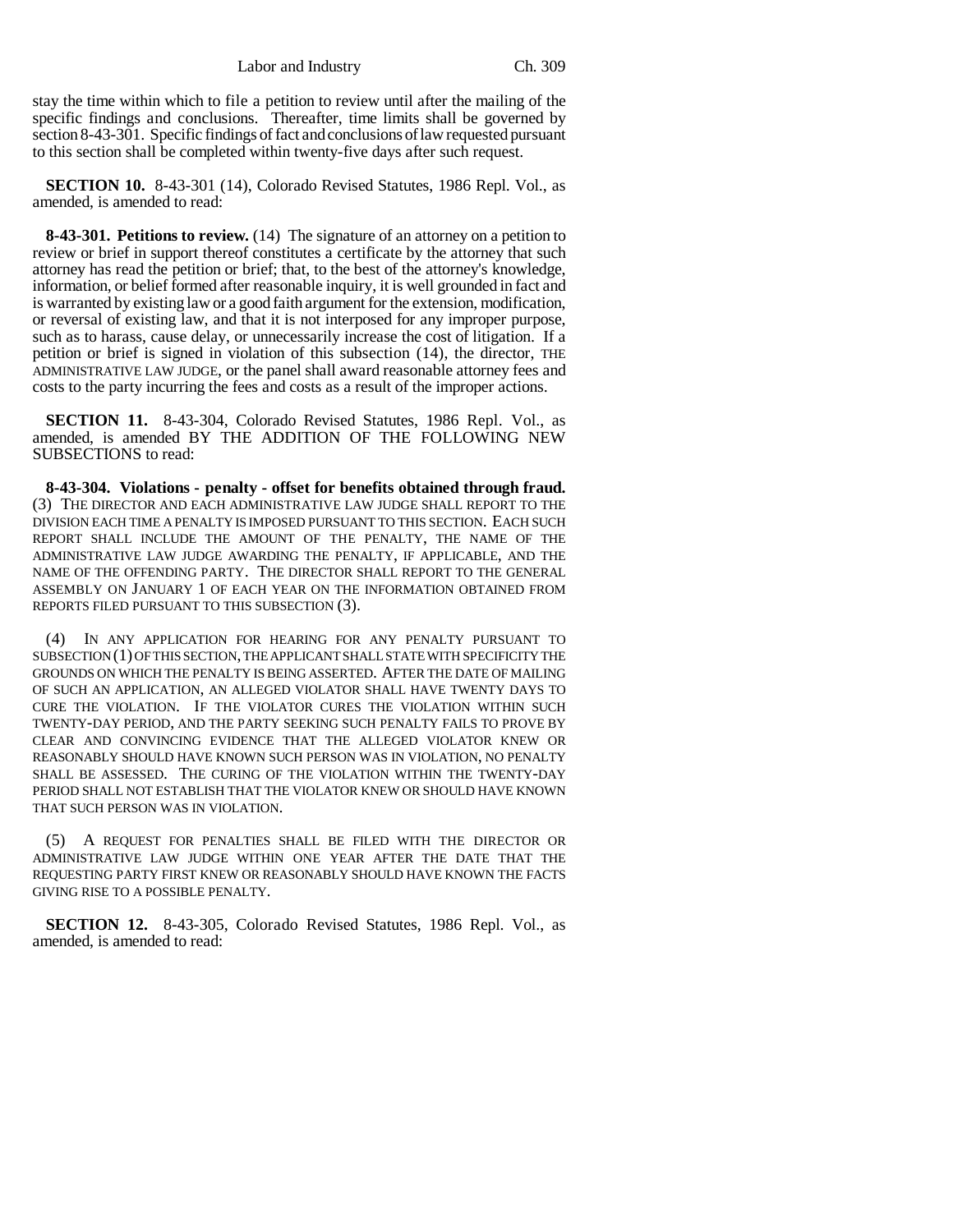**8-43-305. Each day separate offense.** Every day during which any employer or insurer, or officer or agent of either, or any employee, or any other person fails to comply with any lawful order of AN ADMINISTRATIVE LAW JUDGE, the director, or THE panel or fails to perform any duty imposed by articles 40 to 47 of this title shall constitute a separate and distinct violation thereof. In any action brought to enforce the same or to enforce any penalty provided for in said articles, such violation shall be considered cumulative and may be joined in such action.

**SECTION 13.** 8-43-313, Colorado Revised Statutes, 1986 Repl. Vol., as amended, is amended to read:

**8-43-313. Summary review by supreme court.** Any affected party dissatisfied with the decision of the court of appeals may seek review by writ of certiorari in the supreme court. If the supreme court reviews the judgment of the court of appeals, such review shall be limited to a summary review of questions of law. Any such action shall be advanced upon the calendar of the supreme court, and a final decision shall be rendered within sixty days after the date the supreme court grants further appellate review. The director, AN ADMINISTRATIVE LAW JUDGE, the industrial claim appeals office, or any other aggrieved party shall not be required to file any undertaking or other security upon review by the supreme court.

**SECTION 14.** 8-43-401 (1), Colorado Revised Statutes, 1986 Repl. Vol., as amended, is amended to read:

**8-43-401. Attorney general, district attorney, or attorney of division to act for director or office - penalties for failure of insurer to pay benefits.** (1) Upon the request of the director or the industrial claim appeals office, the attorney general or the district attorney of any district or any attorney-at-law in the regular employ of the division shall institute and prosecute the necessary actions or proceedings for the enforcement of any of the provisions of articles 40 to 47 of this title, or any award or order of the director, AN ADMINISTRATIVE LAW JUDGE, or the industrial claim appeals office, or for the recovery of any money due the Colorado compensation insurance authority fund, or any penalty provided in said articles, and shall defend in like manner all suits, actions, or proceedings brought against the director, AN ADMINISTRATIVE LAW JUDGE, or the industrial claim appeals office.

**SECTION 15.** 8-43-405, Colorado Revised Statutes, 1986 Repl. Vol., as amended, is amended to read:

**8-43-405. Payment as discharge of liability - conflicting claims.** Payment of death benefits to one or more dependents shall protect and discharge to that extent all compensation under articles 40 to 47 of this title unless and until any other person claiming to be a dependent has given the division notice of said person's claim and until the division has notified the employer or the employer's insurance carrier of such claim. In such case, the director OR AN ADMINISTRATIVE LAW JUDGE shall determine the respective rights of said rival claimants, and thereafter such death benefits shall be paid to such dependents as the director OR THE ADMINISTRATIVE LAW JUDGE may find so entitled under the provisions of said articles.

**SECTION 16.** 8-43-410 (2), Colorado Revised Statutes, 1986 Repl. Vol., as amended, is amended to read: